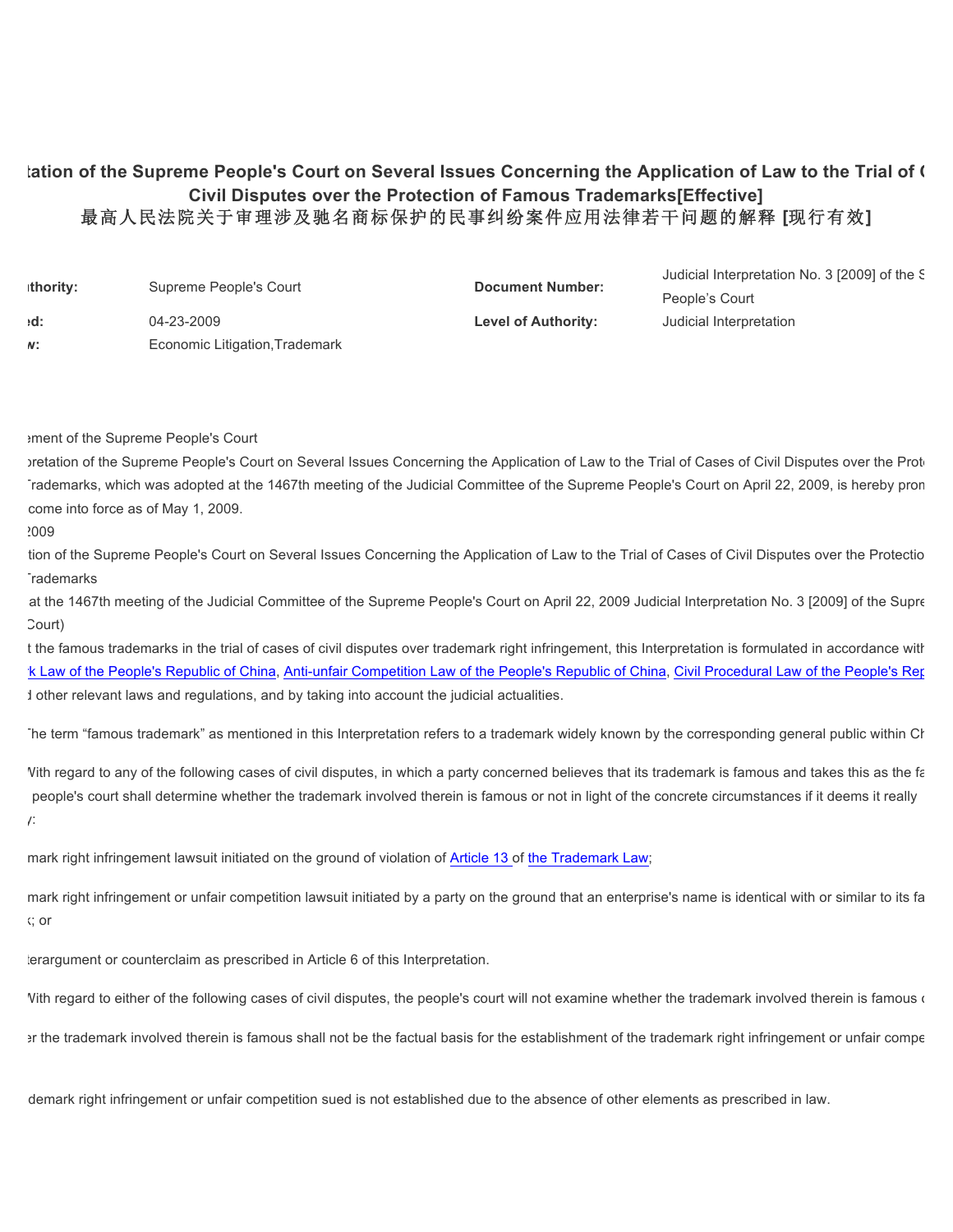ement lawsuit, which is lodged by the plaintiff on the grounds that the domain name registered or used by the defendant is identical with or similar registered trademark and that the electronic business  $\bigcirc$ C the trading of relevant commodities through the domain name  $\bigcirc$ C is sufficient to mislead eneral public, shall be governed by the provisions in subparagraph 1 of the preceding paragraph.

To determine whether a trademark is famous or not, the people's court shall regard the fact, which can demonstrate the popularity of the trademar comprehensively take into consideration all factors as prescribed in Article 14 of the Trademark Law, unless, in light of the concrete circumstance sufficient to determine the popularity of the trademark without taking into consideration all of the aforesaid factors.

To allege the popularity of a trademark, a party concerned shall, in light of the concrete circumstances of the case, provide the following proofs to ate that its trademark is already famous at the time of occurrence of the trademark right infringement or unfair competition:

rket share, marketing regions, profits, taxes, etc. of the commodities using the trademark;

ation which the trademark has been continuously used;

nner, duration, extent, money input, and geographical scope of publicity or promotion of the trademark;

ords that the trademark has ever been protected as a famous trademark;

rket reputation of the trademark; and

acts that can demonstrate that the trademark is famous.

ion, scope, manner, etc. as described in the preceding paragraph regarding the use of the trademark shall include the information about the conti said trademark prior to the examination and approval of the registration thereof.

Ie's court shall, by taking into consideration other proofs for determining the popularity of the trademark, objectively and thoroughly examine such gth of use of the trademark, industrial ranking thereof, market investigation report, market value assessment report, and whether it has ever been jus trademark.

For a civil lawsuit lodged by the plaintiff on the ground that the use of the trademark involved therein infringes its exclusive right to use the register  $\zeta$ , if the defendant makes a counterargument or initiates a counterclaim on the ground that the plaintiff's registered trademark is a copy, imitation  $\zeta$ 1 of its earlier un-registered famous trademark, it shall bear the burden of proof to support the popularity of the earlier un-registered trademark.

f the trademark had ever been determined as a famous trademark by the people's court or by the industry and commerce administrative department Council prior to the occurrence of the trademark infringement or unfair competition against which a lawsuit was lodged, and if the defendant does he fact that the said trademark is famous, the people's court shall determine that the trademark is a famous one. If the defendant raises any objection, hall still bear the burden of proof to support the popularity of the trademark.

s otherwise provided by this Interpretation, the people's court shall not apply the self-admission rule for evidence of civil lawsuit to the fact in resp arity of a trademark.

For a trademark which is widely known by the general public within China, if the plaintiff has furnished the basic proofs to support the popularity of  $t$ , or if the defendant does not have any objection, the people's court shall determine the fact that the trademark is famous.

Vhere it is sufficient to make the relevant general public be confused about the origin of the commodity with regard to the use of the famous trade ademark against which the lawsuit is lodged or it is sufficient to make the relevant general public believe that there exists a licensed use, relations enterprises or any other particular connection between the use of the famous trademark and the business operator of the trademark against which lodged, this would fall within the circumstance of being "likely to cause confusion" as described in paragraph 1 of Article 13 of the Trademark Law.